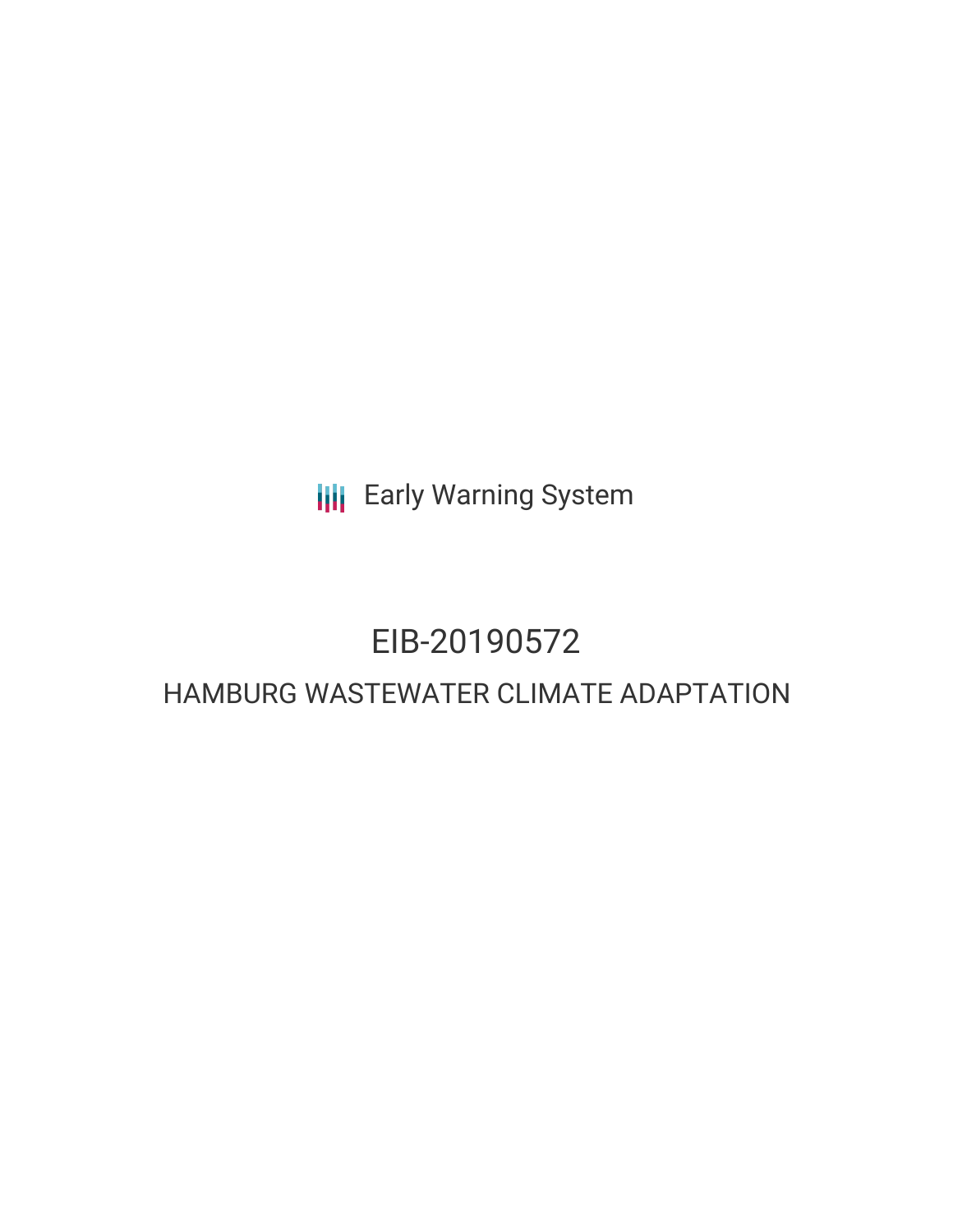### **Quick Facts**

| <b>Countries</b>               | Germany                        |
|--------------------------------|--------------------------------|
| <b>Financial Institutions</b>  | European Investment Bank (EIB) |
| <b>Status</b>                  | Approved                       |
| <b>Bank Risk Rating</b>        | U                              |
| <b>Voting Date</b>             | 2020-05-12                     |
| <b>Borrower</b>                | HAMBURGER STADTENTWAESSERUNG   |
| <b>Sectors</b>                 | Water and Sanitation           |
| <b>Investment Type(s)</b>      | Loan                           |
| <b>Investment Amount (USD)</b> | \$173.53 million               |
| <b>Loan Amount (USD)</b>       | \$173.53 million               |
| <b>Project Cost (USD)</b>      | \$466.37 million               |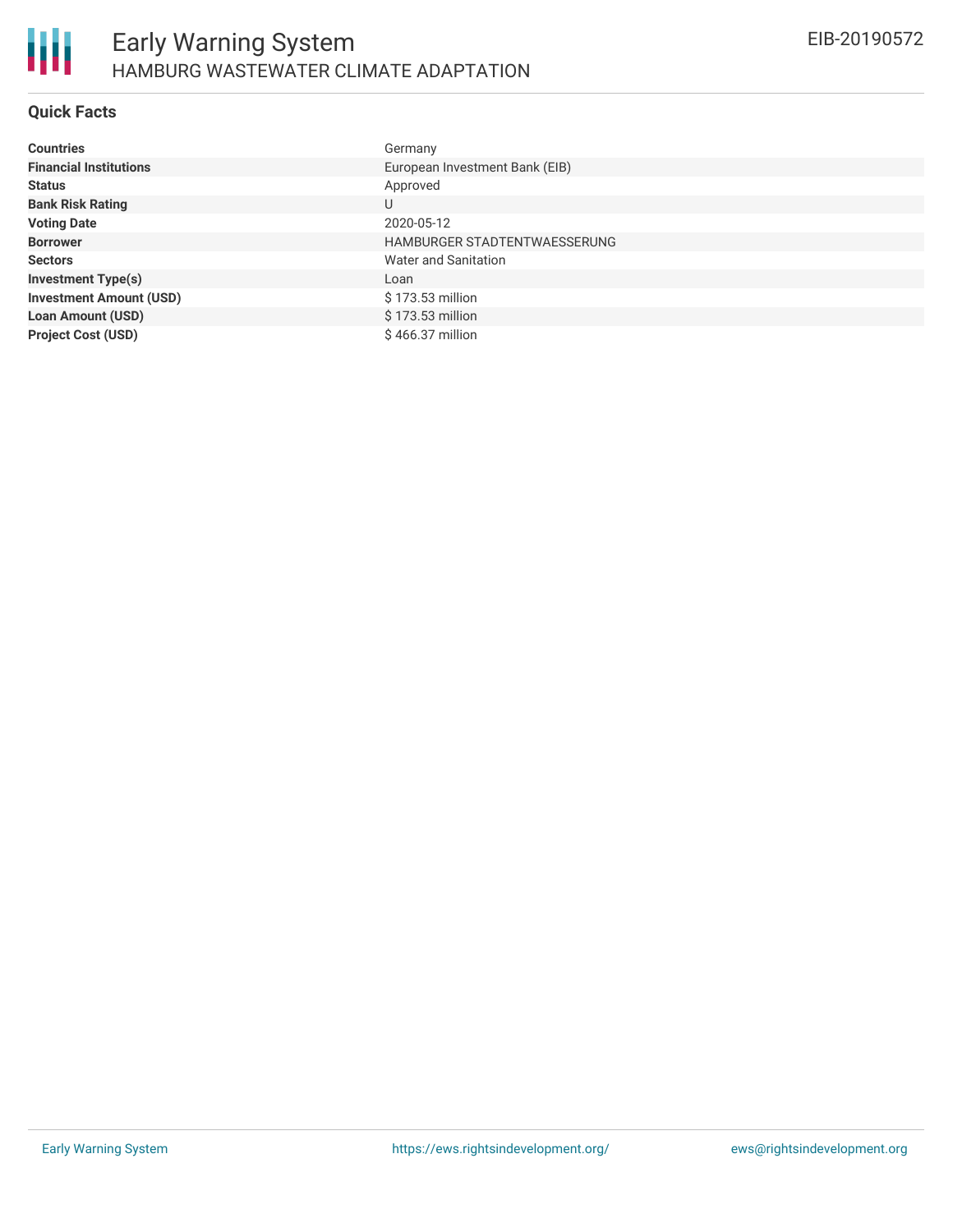

### **Project Description**

According to EIB website, the project will finance the investment programme of Hamburg's wastewater company, including climate adaptation. It will improve the efficiency and sustainability of wastewater services in Hamburg. It mainly consists of investments for the modernisation and upgrading of the central wastewater treatment plant.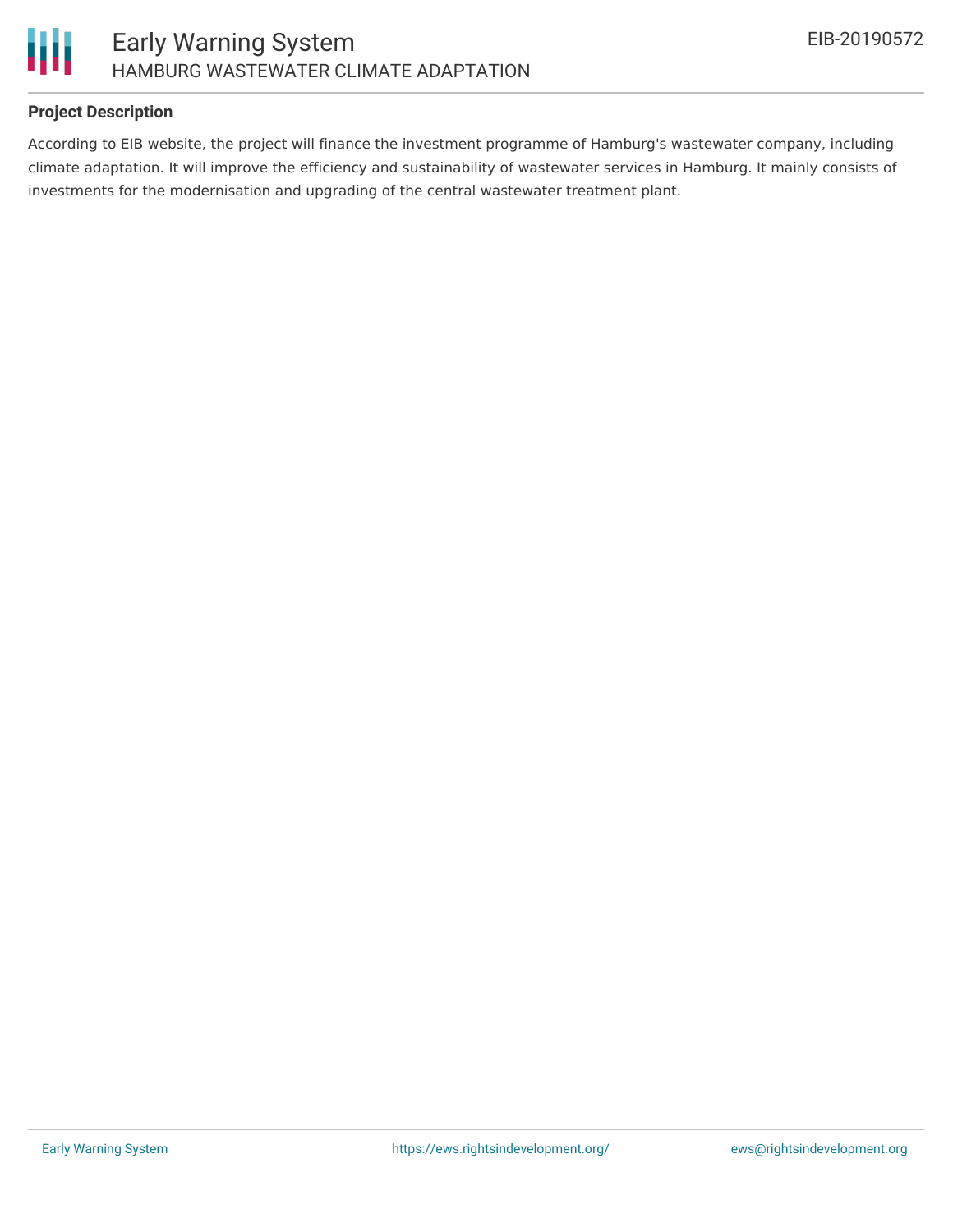

#### **Investment Description**

European Investment Bank (EIB)